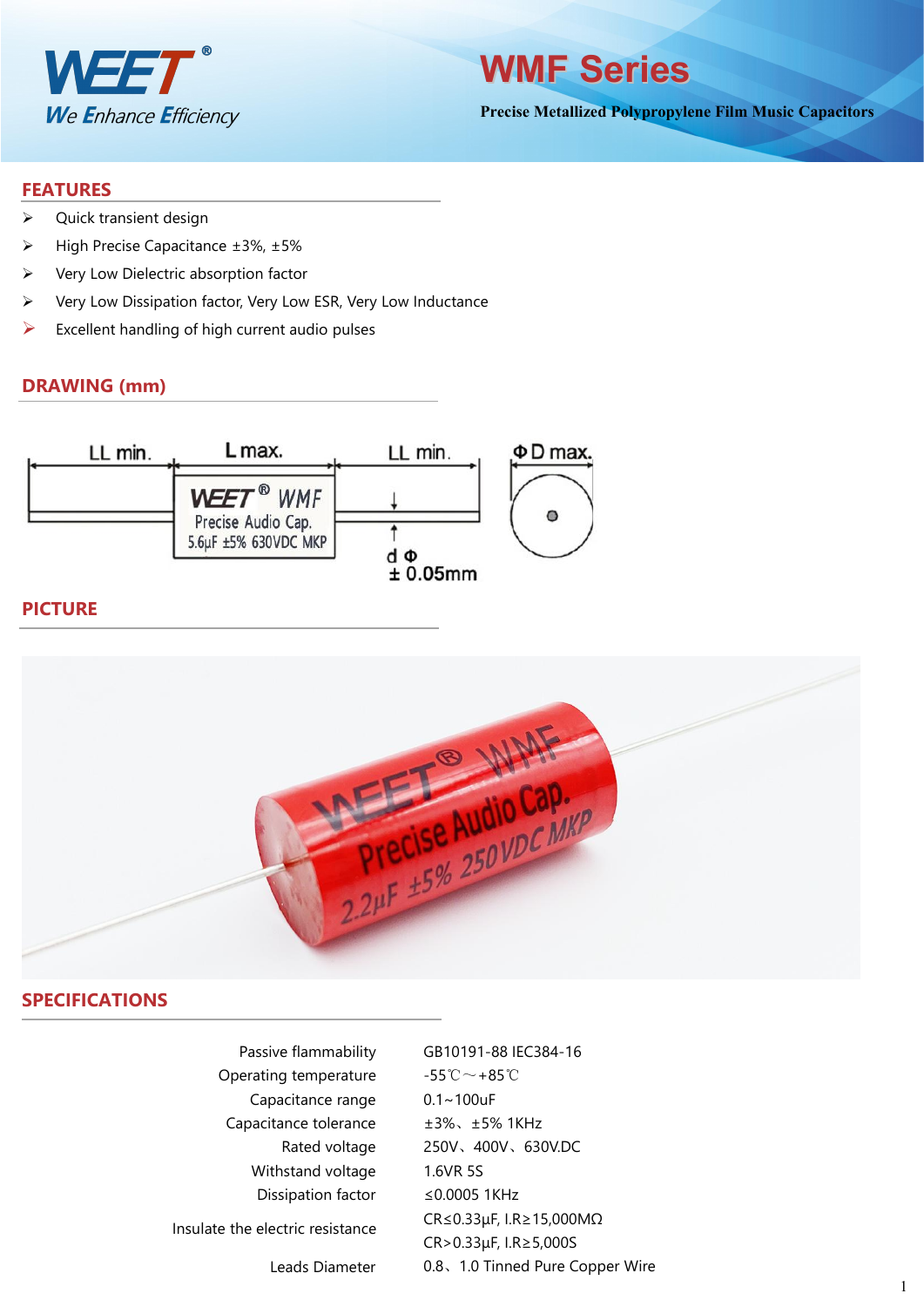

**WMF Series**

**Precise Metallized Polypropylene Film Music Capacitors**

## **SIZE TABLE (mm)**

|                    | <b>250V</b>        |      |      |             |              |              | <b>250V</b>        |      |    |             |     |
|--------------------|--------------------|------|------|-------------|--------------|--------------|--------------------|------|----|-------------|-----|
| $\mu$ F            | <b>Dissipation</b> | OD   | L.   | $\mathbf d$ | $\mathbf{L}$ | $\mu$ F      | <b>Dissipation</b> | OD   | L. | $\mathbf d$ | LL. |
| 1.0uF              | $\leqslant$ 0.0005 | 12.5 | 25   | 0.8         | 38           | 10uF         | $\leqslant$ 0.0005 | 23   | 46 | 1.0         | 38  |
| $1.1$ uF           | ≤0.0005            | 13   | 25   | 0.8         | 38           | 11uF         | ≤0.0005            | 24.5 | 46 | 1.0         | 38  |
| $1.2$ uF           | ≤0.0005            | 11.5 | 31.5 | 0.8         | 38           | 12uF         | ≤0.0005            | 25   | 46 | 1.0         | 38  |
| $1.3$ uF           | ≤0.0005            | 12   | 31.5 | 0.8         | 38           | 13uF         | ≤0.0005            | 26   | 46 | 1.0         | 38  |
| $1.5$ uF           | ≤0.0005            | 12.5 | 31.5 | 0.8         | 38           | 14uF         | ≤0.0005            | 27   | 46 | 1.0         | 38  |
| 1.6uF              | ≤0.0005            | 13   | 31.5 | 0.8         | 38           | 15uF         | ≤0.0005            | 28   | 46 | 1.0         | 38  |
| <b>1.8uF</b>       | ≤0.0005            | 13.5 | 31.5 | 0.8         | 38           | 16uF         | ≤0.0008            | 29   | 46 | 1.0         | 38  |
| 2.0 <sub>u</sub> F | ≤0.0005            | 14   | 31.5 | 0.8         | 38           | 18uF         | ≤0.0008            | 30.5 | 46 | 1.0         | 38  |
| 2.2uF              | ≤0.0005            | 14.5 | 31.5 | 0.8         | 38           | 20uF         | ≤0.0008            | 32   | 46 | 1.0         | 38  |
| 2.4uF              | ≤0.0005            | 15.5 | 31.5 | 0.8         | 38           | 22uF         | ≤0.0008            | 33.5 | 46 | 1.0         | 38  |
| $2.5$ uF           | ≤0.0005            | 15.5 | 31.5 | 0.8         | 38           | 24uF         | ≤0.0008            | 35   | 46 | 1.0         | 38  |
| 2.7 <sub>u</sub> F | $\leqslant$ 0.0005 | 16   | 31.5 | 0.8         | 38           | 27uF         | ≤0.0008            | 37   | 46 | 1.0         | 38  |
| 3.0uF              | ≤0.0005            | 17   | 31.5 | 0.8         | 38           | 28uF         | ≤0.0008            | 34   | 56 | 1.0         | 38  |
| 3.3uF              | ≤0.0005            | 17.5 | 31.5 | 0.8         | 38           | 30uF         | ≤0.0008            | 35   | 56 | 1.0         | 38  |
| 3.5uF              | ≤0.0005            | 18   | 31.5 | 0.8         | 38           | 33uF         | ≤0.0008            | 36.5 | 56 | 1.0         | 38  |
| 3.6uF              | ≤0.0005            | 18.5 | 31.5 | 0.8         | 38           | 36uF         | ≤0.0008            | 38   | 56 | 1.0         | 38  |
| 3.9uF              | $\leqslant$ 0.0005 | 19   | 31.5 | 0.8         | 38           | 39uF         | $\leqslant$ 0.0008 | 39.5 | 56 | 1.0         | 38  |
| <b>4.0uF</b>       | ≤0.0005            | 19   | 31.5 | 0.8         | 38           | 41uF         | ≤0.001             | 40.5 | 56 | 1.0         | 38  |
| <b>4.3uF</b>       | ≤0.0005            | 19.5 | 31.5 | 0.8         | 38           | 43uF         | ≤0.001             | 41.5 | 56 | 1.0         | 38  |
| <b>4.5uF</b>       | ≤0.0005            | 20   | 31.5 | 0.8         | 38           | 45uF         | ≤0.001             | 41   | 61 | 1.0         | 38  |
| <b>4.7uF</b>       | ≤0.0005            | 20.5 | 31.5 | 0.8         | 38           | 47uF         | ≤0.001             | 42   | 61 | 1.0         | 38  |
| <b>5.0uF</b>       | ≤0.0005            | 21   | 31.5 | 0.8         | 38           | 50uF         | ${\leq}0.001$      | 43   | 61 | 1.0         | 38  |
| <b>5.1uF</b>       | ≤0.0005            | 21.5 | 31.5 | 0.8         | 38           | <b>51uF</b>  | $\leqslant 0.001$  | 43.5 | 61 | 1.0         | 38  |
| <b>5.6uF</b>       | ≤0.0005            | 22.5 | 31.5 | 0.8         | 38           | 55uF         | $\leqslant 0.001$  | 45   | 61 | 1.0         | 38  |
| <b>6.0uF</b>       | ≤0.0005            | 23   | 31.5 | 0.8         | 38           | 56uF         | $\leqslant$ 0.001  | 46   | 61 | 1.0         | 38  |
| $6.2$ uF           | ≤0.0005            | 23.5 | 31.5 | 0.8         | 38           | 62uF         | $≤0.001$           | 48   | 61 | 1.0         | 38  |
| <b>6.8uF</b>       | ≤0.0005            | 24   | 31.5 | 0.8         | 38           | 68uF         | ≤0.001             | 39.5 | 61 | 1.0         | 38  |
| <b>7.0uF</b>       | ≤0.0005            | 19.5 | 46   | 0.8         | 38           | 75uF         | $≤0.001$           | 42   | 61 | 1.0         | 38  |
| <b>7.5uF</b>       | ≤0.0005            | 20.5 | 46   | 0.8         | 38           | 82uF         | $≤0.001$           | 43.5 | 61 | 1.0         | 38  |
| <b>8.0uF</b>       | ≤0.0005            | 21   | 46   | 0.8         | 38           | 91uF         | ≤0.0014            | 45.5 | 61 | 1.0         | 38  |
| <b>8.2uF</b>       | ≤0.0005            | 21   | 46   | 0.8         | 38           | <b>100uF</b> | ≤0.0014            | 46   | 61 | 1.0         | 38  |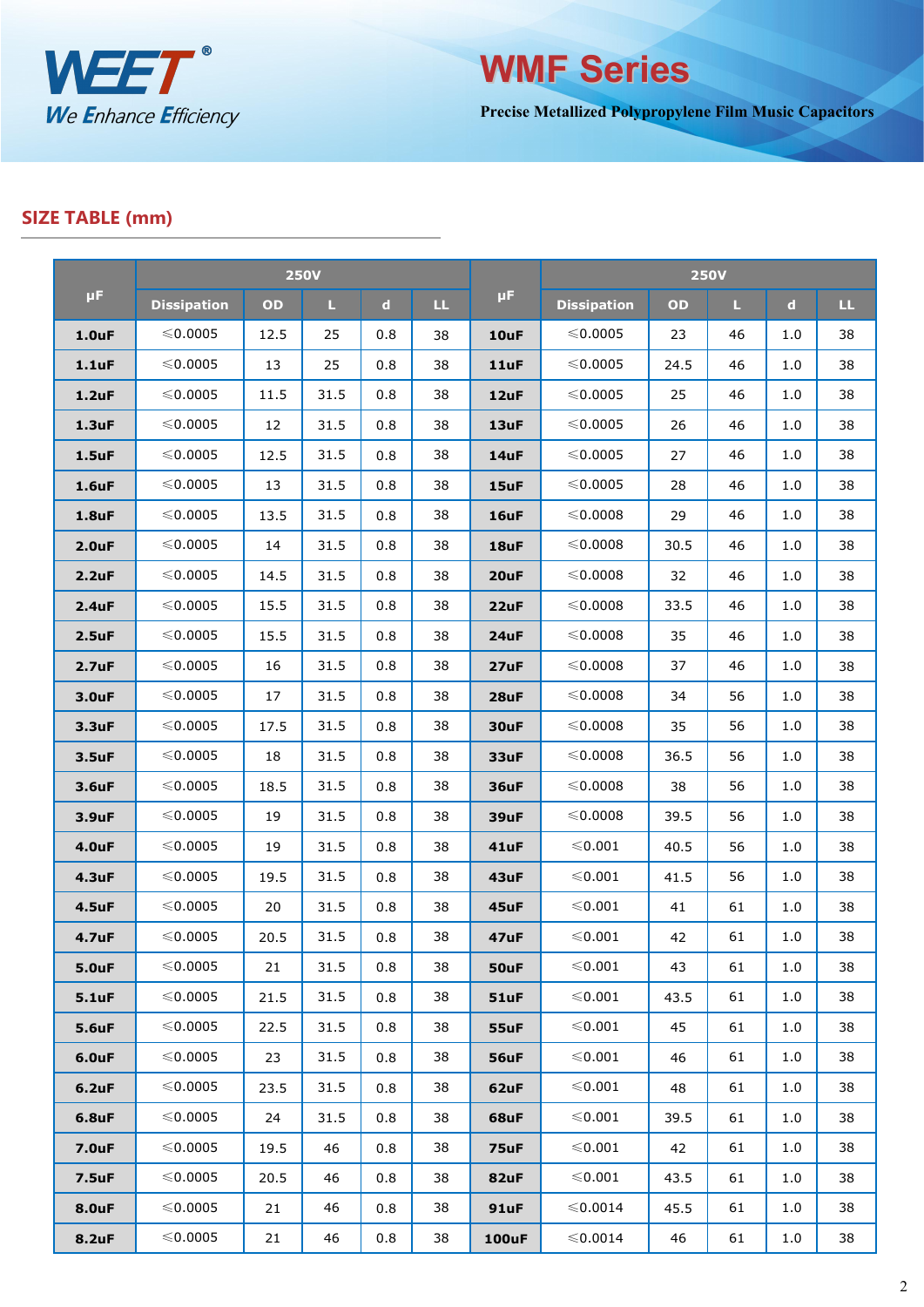

# ≤0.0005 22.5 46 0.8 38 **-- --** -- **-- -- -- WMF Series**

**Precise Metallized Polypropylene Film Music Capacitors**

|                    | <b>400V</b>        |      |      |             |              |              | <b>400V</b>        |      |              |             |     |
|--------------------|--------------------|------|------|-------------|--------------|--------------|--------------------|------|--------------|-------------|-----|
| μF.                | <b>Dissipation</b> | OD   | L.   | $\mathbf d$ | $\mathbf{L}$ | μF.          | <b>Dissipation</b> | OD   | $\mathbf{L}$ | $\mathbf d$ | LL. |
| 1.0 <sub>u</sub> F | $\leqslant$ 0.0005 | 14.5 | 25   | 0.8         | 38           | <b>7.0uF</b> | $\leqslant$ 0.0005 | 23.5 | 46           | 0.8         | 38  |
| $1.1$ uF           | $\leqslant$ 0.0005 | 13   | 31.5 | 0.8         | 38           | <b>7.5uF</b> | $\leqslant$ 0.0005 | 24   | 46           | 0.8         | 38  |
| $1.2$ uF           | ≤0.0005            | 13.5 | 31.5 | 0.8         | 38           | <b>8.0uF</b> | $\leqslant$ 0.0005 | 25   | 46           | 0.8         | 38  |
| $1.3$ uF           | ≤0.0005            | 14   | 31.5 | 0.8         | 38           | 8.2uF        | ≤0.0005            | 25.5 | 46           | 0.8         | 38  |
| $1.5$ uF           | ≤0.0005            | 14.5 | 31.5 | 0.8         | 38           | $9.1$ uF     | $\leqslant$ 0.0005 | 26.5 | 46           | 0.8         | 38  |
| 1.6uF              | ≤0.0005            | 15   | 31.5 | 0.8         | 38           | 10uF         | ≤0.0005            | 28   | 46           | 1.0         | 38  |
| 1.8uF              | $\leqslant$ 0.0005 | 16   | 31.5 | 0.8         | 38           | 11uF         | $\leqslant$ 0.0005 | 29.5 | 46           | 1.0         | 38  |
| 2.0uF              | $\leqslant$ 0.0005 | 16.5 | 31.5 | 0.8         | 38           | 12uF         | $\leqslant$ 0.0005 | 30.5 | 46           | 1.0         | 38  |
| 2.2uF              | $\leqslant$ 0.0005 | 17.5 | 31.5 | 0.8         | 38           | 13uF         | $\leqslant$ 0.0005 | 31.5 | 46           | 1.0         | 38  |
| 2.4uF              | ≤0.0005            | 18   | 31.5 | 0.8         | 38           | 14uF         | ≤0.0005            | 32.5 | 46           | 1.0         | 38  |
| 2.5uF              | $\leqslant$ 0.0005 | 18.5 | 31.5 | 0.8         | 38           | 15uF         | $\leqslant$ 0.0008 | 33.5 | 46           | 1.0         | 38  |
| 2.7 <sub>u</sub> F | $\leqslant$ 0.0005 | 19   | 31.5 | 0.8         | 38           | 16uF         | $\leqslant$ 0.0008 | 31   | 56           | 1.0         | 38  |
| 3.0uF              | $\leqslant$ 0.0005 | 20   | 31.5 | 0.8         | 38           | 18uF         | $\leqslant$ 0.0008 | 33   | 56           | 1.0         | 38  |
| 3.3uF              | ≤0.0005            | 20.5 | 31.5 | 0.8         | 38           | 20uF         | ≤0.0008            | 34.5 | 56           | 1.0         | 38  |
| 3.5uF              | ≤0.0005            | 21   | 31.5 | 0.8         | 38           | 22uF         | ≤0.0008            | 36.5 | 56           | 1.0         | 38  |
| 3.6uF              | $\leqslant$ 0.0005 | 21.5 | 31.5 | 0.8         | 38           | 24uF         | ≤0.0008            | 38   | 56           | 1.0         | 38  |
| 3.9uF              | ≤0.0005            | 22.5 | 31.5 | 0.8         | 38           | 27uF         | ≤0.0008            | 40   | 56           | 1.0         | 38  |
| <b>4.0uF</b>       | ≤0.0005            | 22.5 | 31.5 | $0.8\,$     | 38           | 28uF         | ≤ 0.0008           | 41   | 56           | 1.0         | 38  |
| <b>4.3uF</b>       | $\leqslant$ 0.0005 | 23.5 | 31.5 | 0.8         | 38           | 30uF         | $\leqslant$ 0.0008 | 42   | 56           | 1.0         | 38  |
| <b>4.5uF</b>       | $\leqslant$ 0.0005 | 24   | 31.5 | 0.8         | 38           | 33uF         | $\leqslant$ 0.0008 | 44   | 56           | 1.0         | 38  |
| <b>4.7uF</b>       | ≤0.0005            | 19.5 | 46   | 0.8         | 38           | 36uF         | $≤0.0008$          | 46   | 56           | 1.0         | 38  |
| <b>5.0uF</b>       | $\leqslant$ 0.0005 | 20   | 46   | 0.8         | 38           | 39uF         | ≤0.0008            | 48   | 56           | 1.0         | 38  |
| <b>5.1uF</b>       | ≤0.0005            | 20   | 46   | 0.8         | 38           | 41uF         | $\leqslant 0.001$  | 47   | 61           | 1.0         | 38  |
| <b>5.6uF</b>       | ≤0.0005            | 21   | 46   | 0.8         | 38           | 43uF         | $\leqslant 0.001$  | 48   | 61           | 1.0         | 38  |
| <b>6.0uF</b>       | ≤0.0005            | 22   | 46   | 0.8         | 38           | 45uF         | $\leqslant 0.001$  | 49   | 61           | 1.0         | 38  |
| <b>6.2uF</b>       | $\leqslant$ 0.0005 | 22   | 46   | 0.8         | 38           | 47uF         | $\leqslant 0.001$  | 50   | 61           | 1.0         | 38  |
| <b>6.8uF</b>       | $\leqslant$ 0.0005 | 23   | 46   | 0.8         | 38           | --           | --                 | --   | --           | --          | --  |
|                    |                    |      |      |             |              |              |                    |      |              |             |     |